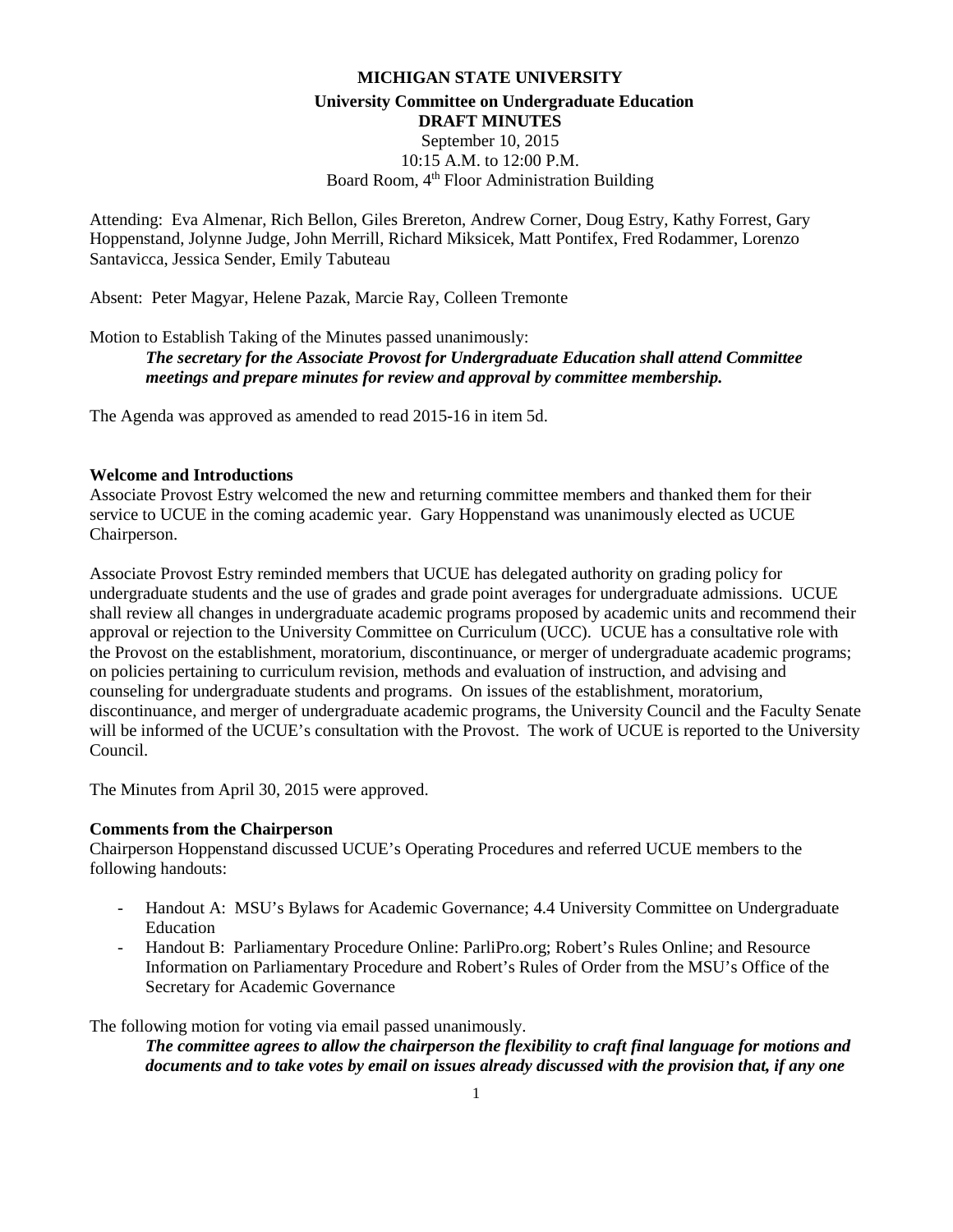*member objects, the issue will return to the agenda at the next meeting. A quorum is required for the vote to be valid.*

The following motion for additional meetings passed unanimously.

*The committee agrees to allow the chairperson the authority and autonomy to call additional meetings.*

The following motion for procedure for granting and removing voice for visitors passed unanimously. *The committee agrees to allow the chairperson to grant and remove voice for visitors to UCUE meetings without a formal committee vote.*

Chairperson Hoppenstand referred UCUE members to Handout C: UCUE Procedure Regarding Public Comment.

The following motion for public comment procedure was approved as amended to reflect meetings being held in 2015-16.

*The University Committee on Undergraduate Education will continue to use the Procedure Regarding Public Comment, as approved by UCAP on November 19, 2009, to guide public comment in UCUE meetings 2015-16.*

The following motion for UCUE Member Substitutes – Voting Rights passed unanimously. *Member substitutes--i.e., members of faculty or students who are a part of the same constituency as the elected member--shall be allowed the same voting rights as the committee members at that meeting. Constituencies will determine how committee substitutes are chosen.*

#### **Comments from the Associate Provost for Undergraduate Education**

Associate Provost Estry referred UCUE members to Handout D: Variables that Guide UCAP's Consideration of Academic Program Moratorium and Discontinuance. He reminded members that this document is to serve as a guideline when determining whether or not you approve or disapprove a moratorium or discontinuance.

Associate Provost Estry stated the Grief Absence Policy, which UCUE worked to develop last academic year, became effective Fall semester 2015. He stated recommendations for the Policy came from UCUE's work last year.

## **Request to Change the Admission as a Junior in the College of Music** *to* **Admission to the College in the College of Music (Action Item)**

Michael Kroth, Associate Dean, College of Music

The committee unanimously granted voice to Associate Dean Kroth.

Associate Dean Kroth stated that this request is related to the change in University policy with the option to admit students to a major at 28 credits, effective Fall, 2015. Students not ready to declare a major at 28 credits can remain in "no preference" status until they reach 56 credits. No staffing issues are anticipated.

Voice was withdrawn from Associate Dean Kroth.

The following motion passed unanimously.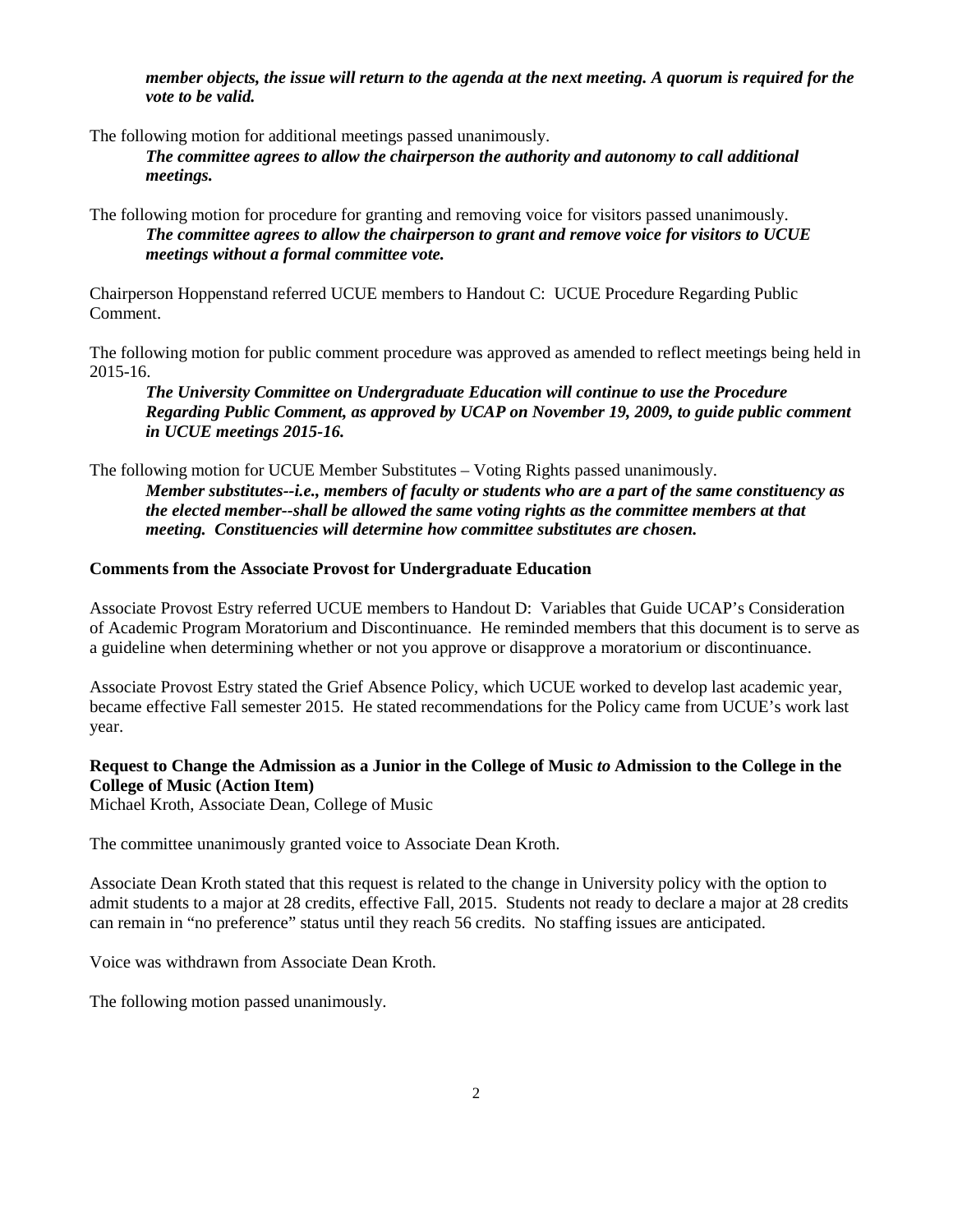## *The University Committee on Undergraduate Education duly considered and endorsed the request to Change the admission as a Junior in the College of Music* **to** *Admission to the College in the College of Music.*

**Request to add an Admission to the College statement in the College of Education (Action Item)** Susan Dalebout, Assistant Dean, College of Education

The committee unanimously granted voice to Assistant Dean Dalebout.

Assistant Dean Dalebout is requesting a statement be added to the Academic Programs catalog requesting students refer to the Department's Admissions section for the specific program they are interested in. For example, for information about admission to the Athletic Training and Kinesiology majors, refer to the *Admission* section for those programs in the Department of Kinesiology. For information about admission to the Education and Special Education majors, refer to the *Admission* to the Teacher Certification program section under Teacher Certification in the Department of Teacher Education section of the catalog.

Voice was withdrawn from Assistant Dean Dalebout.

The following motion passed unanimously.

## *The University Committee on Undergraduate Education duly considered and endorsed the request to add an admission to the College statement in the College of Education.*

**Request to Change the Admission Requirement, Alternative Track, and the List of Courses which Currently Require a Grade-Point Average of 2.0-Kinesiology & Athletic Training Majors (Action Item)** Susan Dalebout, Assistant Dean, College of Education Mei-Hua Lee, Assistant Professor, Kinesiology

The committee unanimously granted voice to Assistant Dean Dalebout and Dr. Mei-Hua Lee. Assistant Dean Dalebout spoke about both requests from the College of Education on the agenda to change the admission requirement, alternative track, and the list of courses which currently require a grade-point average of 2.0 for the Kinesiology and Athletic Training majors since the reasons supporting the requests are similar. However, the Committee determined that UCUE would vote on each request separately.

Assistant Dean Dalebout stated one part of the two requests is related to the change in University policy with the option to admit students to a major at 28 credits, effective Fall, 2015. Students not ready to declare a major at 28 credits can remain in "no preference" status until they reach 56 credits. No staffing issues are anticipated.

Assistant Dean Dalebout listed the following reasons for this Request with the proposed changes to be effective FS16:

- Currently, admission to either major requires completion of five courses with a grade of at least 2.0: CEM 141, KIN 216 (anatomy and physiology), Math 103, Physics 231, and Physiology 250.
- We would like to remove Physics 231 from that set and replace it with a new course, KIN 251 (*Principles of Human Movement*).
- We are seeking approval for this new course which will provide students with opportunities to learn about the basic principles of physics as they apply to the science of human movement.
- Kinesiology faculty feel this course will provide better preparation for the challenging upper level Kinesiology courses that students will take as part of their degree program.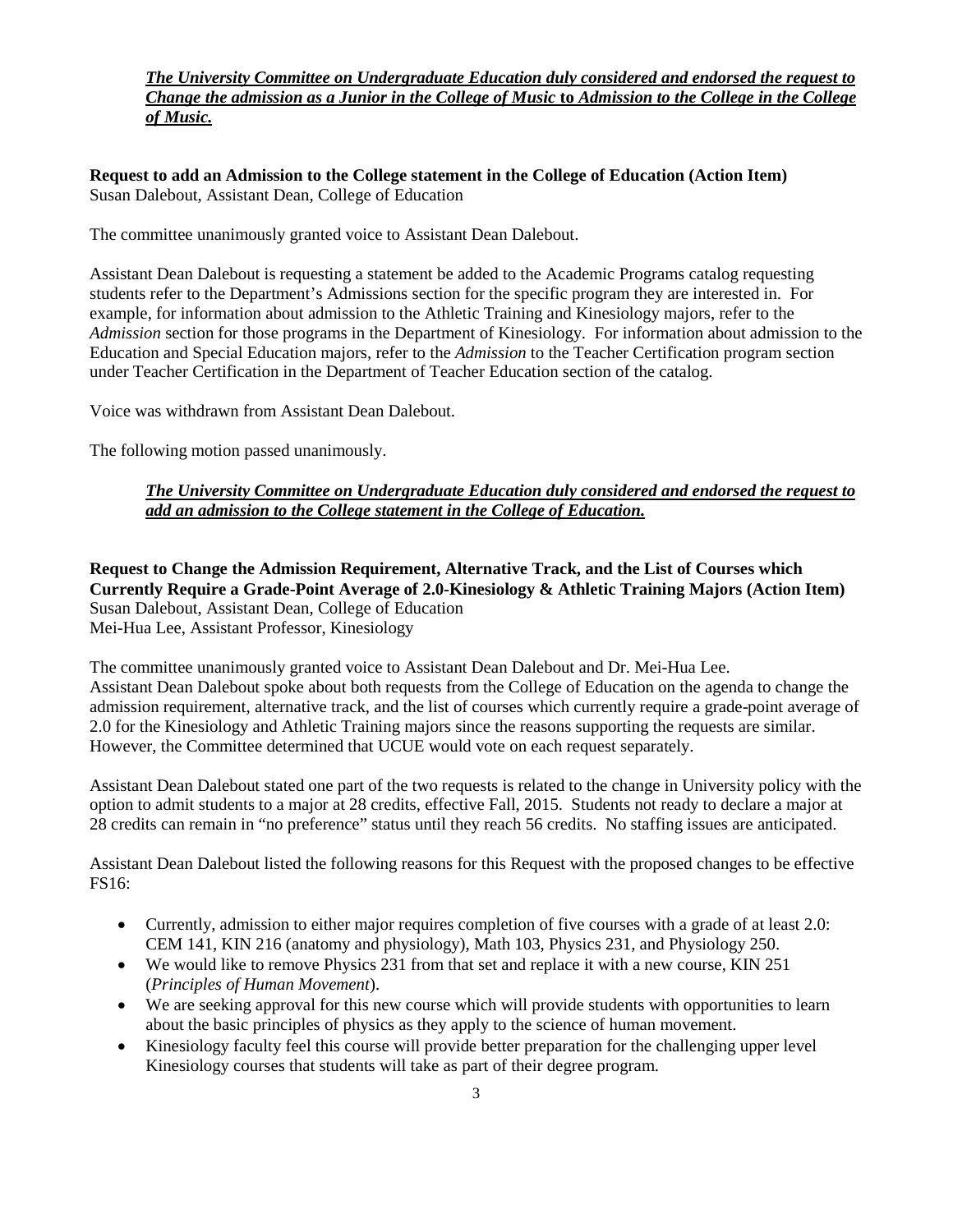- In addition, replacing Physics 231 with Kinesiology 251 would eliminate the need for students to take a sixth course prior to admission, a natural consequence resulting from the addition of Math 114 as a prerequisite for Physics 231.
- Students with majors in Kinesiology and/or Athletic Training may complete an alternative track to Integrative Studies in Biological and Physical Sciences.
- Currently, students satisfy university requirements in integrative science with CEM 141 and CEM 161, Physics 231 and Physics 251 and Physiology 250.
- With the proposed change, Kinesiology 251 would replace Physics 231 and Physics 251.
- That means students would satisfy the integrative studies in physical science with CEM 141 and the requirement in biological science with Physiology 250.
- One credit of the university lab requirement would be satisfied with CEM 161
- We are seeking approval to use the lab component of KIN 251 to satisfy the other lab credit requirement.
- In developing the course, Dr. Lee has used the content of Physics 251 as a guide. The principles covered in Physics 251 will be covered in KIN 251 but applied to the science of human movement.
- If this course becomes part of the admission requirement, a large number of students (e.g., 200-300) will need to take it. Therefore, we are requesting that the course be restricted to students with major preferences in the College of Education (similar to the way ECE 345, EGR 100, and EGR 102 are restricted to students with major preferences in the College of Engineering).
- The final change for which we're seeking approval is specific to the Kinesiology major and involves moving KIN 360 (*Physical Growth and Motor Behavior*) from a selective category into the core of courses required for the KIN degree. This course is already required for Athletic Training majors.
- Faculty believe that requiring KIN 360 as part of the foundational core provides students with stronger foundational knowledge earlier in the curriculum.

# *The University Committee on Undergraduate Education duly considered and endorsed the request to change the Admission Requirement, modify the Alternative Track Requirement, and approves the list of courses which currently require a grade point average of 2.0 - Kinesiology and Athletic Training Majors.*

# **Request to Change the Admission Requirement, Alternative Track, and the List of Courses which Currently Require a Grade of 2.0-Athletic Training Majors (Action Item)**

Susan Dalebout, Assistant Dean, College of Education Mei-Hua Lee, Assistant Professor, Kinesiology

The committee unanimously granted voice to Assistant Dean Dalebout and Mei-Hua Lee for purposes of questions.

There were no further questions.

Voice was withdrawn from Assistant Dean Dalebout and Mei-Hua Lee.

The following motion passed unanimously.

*The University Committee on Undergraduate Education duly considered and endorsed the request to change the Admission Requirement, modify the Alternative Track Requirement, and approves the list of courses which currently require a grade of 2.0 - Athletic Training Majors. UCUE requests that a discrepancy be checked in the number of credits required for the major since there was a difference on the DRAFT catalog copy vs. what was submitted on the Program Change Form.*